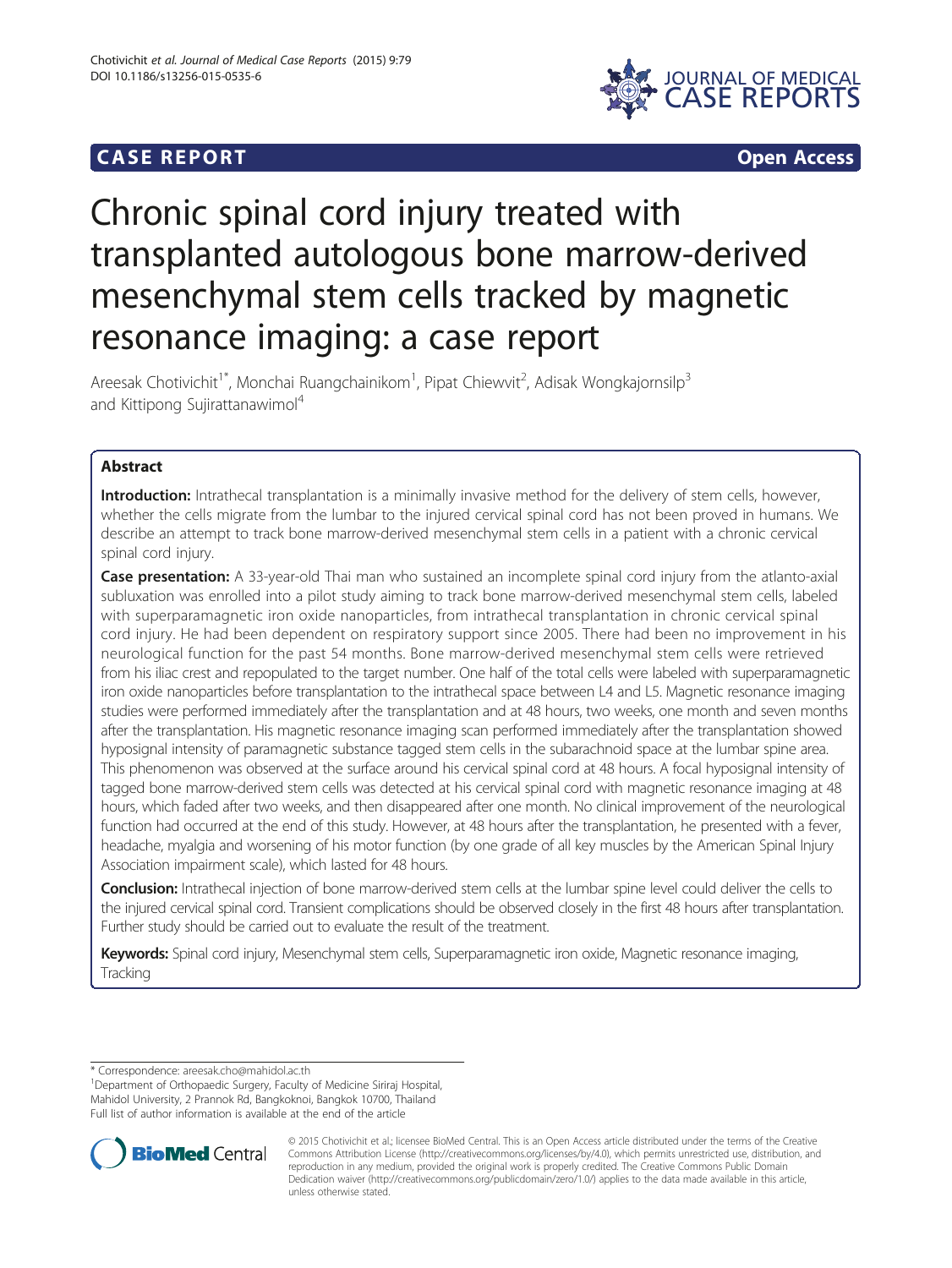## Introduction

Spinal cord injury usually results in long-lasting disability as there are limited treatments for improving neurological condition. Finding a new specific treatment to treat such injury is a major clinical challenge, however, stem cell transplantation is a possible way of repairing the injured spinal cord [\[1,2](#page-5-0)]. Autologous bone marrowderived mesenchymal stem cells (BMSCs) are one type of stem cells that have been well-reported on in spinal cord injury studies [\[3,4](#page-5-0)].

Intrathecal transplantation is an attractive approach for BMSC transplantation because it requires a simple technique and less invasive approach. Intrathecal BMSC transplantation allows for the efficient delivery of cells to the injured spinal cord [[5](#page-5-0)-[9\]](#page-5-0). Intrathecal transplantation can deliver BMSCs to the spinal cord through the blood–brain barrier in rat models; moreover, BMSCs infused into cerebrospinal fluid promote functional recovery of the injured spinal cord, with reduced cavity formation [[8,10,](#page-5-0)[11\]](#page-6-0). Nevertheless, intrathecal transplantation is not a direct transplant into the injured site of the spinal cord; the migration of intrathecally transplanted cells at the lumbar level to higher injured areas such as the cervical spinal cord is questionable in humans, especially in cases of chronic injured spinal cord. Cell tracking technology would help to gain more information regarding cell migration in intrathecal transplantation.

Cell labeling with superparamagnetic iron oxide nanoparticles (SPIONs) is an interesting choice for stem cell tracking in cases of spinal cord injury [\[12,13](#page-6-0)]. It is an intracellular labeling that provides high specificity for tracking living cells. Labeling cells with SPIONs is simple to prepare and, in low doses, does not affect the proliferation and differentiation of cells [\[14](#page-6-0)-[16\]](#page-6-0). Moreover, cells labeled with SPIONs are detectable using magnetic resonance imaging (MRI), which is useful for clinical evaluation.

We describe the case of a patient with a chronic cervical spinal cord injury who was enrolled in a study which attempted to track BMSCs labeled with SPIONS after intrathecal transplantation. In addition, the clinical outcomes and safety of using intrathecal SPION-labeled BMSC transplantation was evaluated.

## Case presentation

We conducted a pilot study for patients with a complete or incomplete spinal cord injury at the cervical spine level, occurring more than two years previously. Our patient was recruited from the spinal unit at Siriraj Hospital (Bangkok, Thailand). The protocol for this study was reviewed and approved by the local ethics committee (Ethics Committee for Research in Humans, Faculty of Medicine Siriraj Hospital, Mahidol University (approval number: Si084/2009). This research was registered With Thai Clinical Trials Registry ([www.clinicaltrials.in.th\)](http://www.clinicaltrials.in.th/); the register number is 20140611001). Our patient was the sole patient to enroll in this pilot study.

Our patient was a 33-year-old Thai man who sustained an incomplete spinal cord injury, quadriparesis, from atlantoaxial subluxation. MRI showed that his spinal cord was compressed from the posterior arch of the atlas. He was reduced with traction and received atlantoaxial fusion with wiring and post-operative cervical spine maintenance using Halo vest immobilization in May, 2005. Neurological deficits had partially improved from the operation. At four years and six months later, his neurological condition was still quadriparesis, and he was still dependent on respiratory support via a tracheostomy. His respiratory functions and motor power functions did not improved any further, despite intensive rehabilitation treatment. His sensory function was mainly preserved, however, neuropathic pain was predominant over his entire body, especially on his left side. His cervical spine was evaluated with a computed tomography (CT) scan for bony fusion, and his atlantoaxial joint had already fused. His spinal cord lesion was evaluated with 3.0 Tesla MRI in 2009. His cervical spinal cord at the C1-C2 level was small in diameter, representative of atrophic myelomalacia change of his cervical spinal cord from level C1 to the intervertebral disc of level C2-C3 (Figure [1\)](#page-2-0).

We discussed this study with our patient and his family thoroughly to avoid any ethical issues. He and his family made the decision and provided signed informed consent to be enrolled in this study.

A total of 200mL of bone marrow aspiration was harvested from his iliac crest. Mononuclear cells were separated with Ficoll-Hypaque density gradient centrifugation (IsoPrep®, Robbins Scientific, Sunnyvale, CA, USA). The mononuclear cells were cultured with Dulbecco's modified eagle's medium (DMEM) (Gibco<sup>®</sup>, Life Technologies<sup>TM</sup>, NY, USA) with 10% fetal bovine serum (Biochrom, Berlin, Germany). The culture was maintained at 37°C in a humidified atmosphere of 5% carbon dioxide. Culture medium was replaced every four days. The cells were maintained in the primary culture for four weeks in order to increase the number of cells. The target number of culture stem cells was  $30 \times 10^6$  cells. A sample of the BMSCs was cultured to test for bacteria and fungus; the results were negative. Half of the BMSCs  $(15\times10^{6} \text{ cells})$ were separated for labeling with SPIONs. The superparamagnetic iron oxide agent (Resovist®, Schering, Berlin, Germany) was administered to the culture medium at a concentration of 100μg/mL and the transfection agent (protamine sulphate (Leo Pharmaceutical, Ballerup, Denmark)) was also administered to the culture medium at a concentration of 4μg/mL, which was then mixed for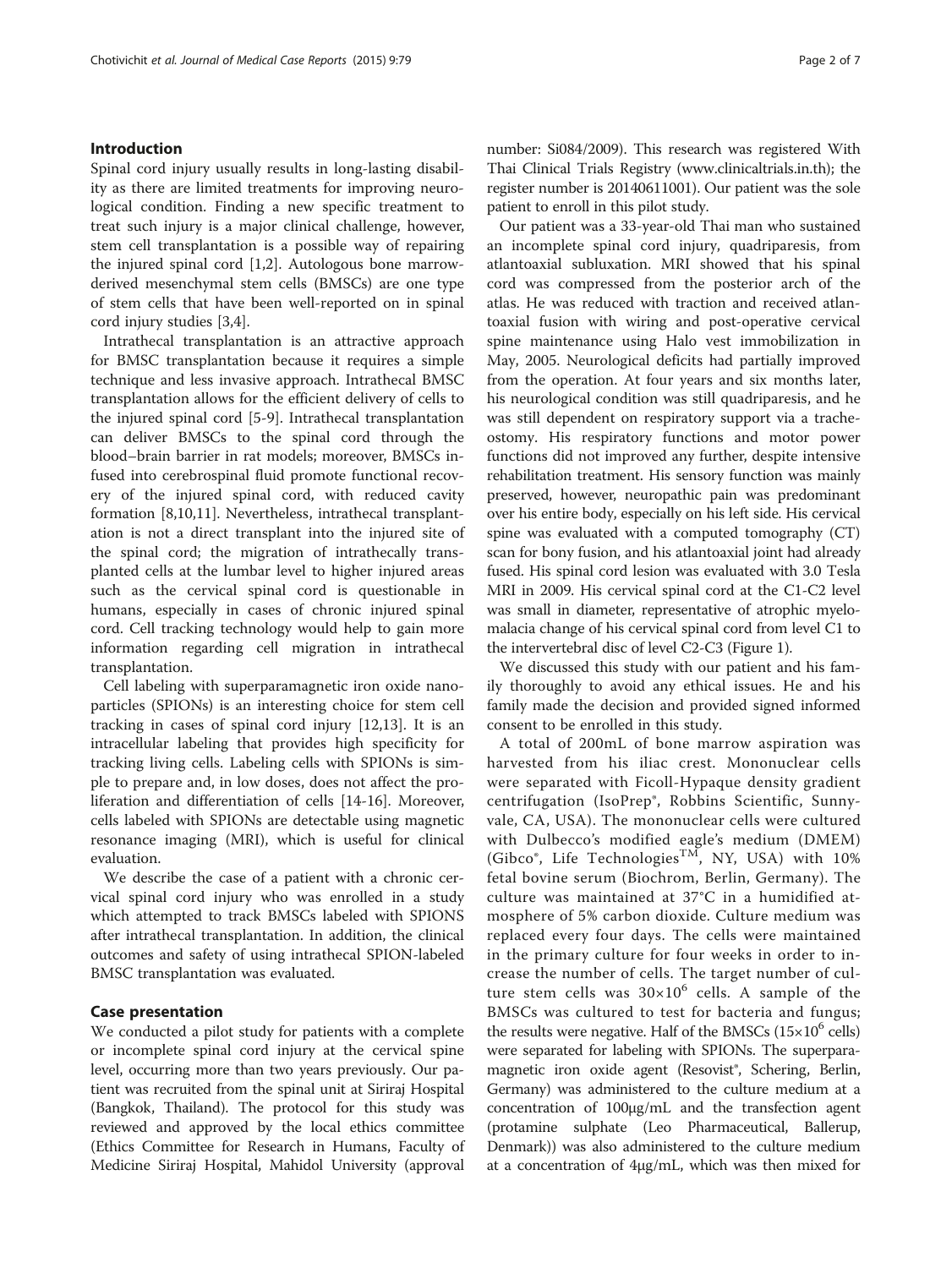<span id="page-2-0"></span>

approximately 10 minutes. Following mixing, 12.5mL of the labeling medium was added to an 80% confluent BMSC monolayer in a 150cm<sup>2</sup> cell culture flask. After two hours of incubation, an equal volume of complete DMEM was added to the cultures for a final SPION concentration of 50μg/mL. Cell cultures were incubated overnight. Samples were washed with phosphate-buffered saline (PBS) containing heparin (Leo Pharmaceutical, Ballerup, Denmark) at a concentration of 10 US Pharmacopeia (USP) units/mL. The BMSCs labeled with SPIONs and the unlabeled BMSCs were mixed and re-suspended in normal saline. Intrathecal BMSC transplantation was performed at the lumbar spine. Then, an immediate MRI scan was carried out to confirm that the BMSCs were injected into the arachnoid space. After intrathecal BMSC transplantation, he was set in the Trendelenburg position for 24 hours.

We performed MRI scans using a 3.0 Tesla Philips Achieva MRI scanner (Philips Medical Systems, Best, Netherlands) with a combination of two different phase array coils: a sensitivity encoding (SENSE) spine coil and a SENSE- neurovascular coil, a combination in terms of dual-coil imaging. We examined the T1-weighted sagittal spin echo images (the repetition time (TR)=584 milliseconds; the echo time (TE)=6.6 milliseconds; slice thickness=2.0mm; field of view=25×25cm; matrix=288×230; and number of excitations=8 (NEX)) and the T2-weighted

sagittal fast spin echo images (TR= 4017 milliseconds; TE=100 millisecond repetition time; slice thickness=2.0mm; field of view=25×25cm; matrix=352×308; and NEX=8) of each patient. T2-star echo images (TR=14.8 milliseconds; TE=multiechoes=3.57/4.93/6.29/7.65/9.0/10.36/11.72/13.08; slice thickness=3.0mm; field of view=15×15cm; matrix= 152×144; and NEX=4). The MRI scan was performed immediately after stem cell transplantation. In addition, the same protocol of whole spinal axis MRI was performed at two days, two weeks, one month and seven months after the transplant.

At 48 hours after transplantation, he had a fever (temperature: 38 to 38.5°C), headache and myalgia. There were transient neurological deficits. All key muscles by the American Spinal Injury Association (ASIA) impairment scale decreased by one grade of all key muscles by ASIA Impairment scale, followed by loss of penile erection the next morning; however, his sensory by ASIA impairment scale was still intact. His physical examination revealed no stiff neck and his CBC revealed mild leukocytosis. Hemocultures were taken and the results were negative. An immediate MRI scan was performed and did not reveal any significant change. He was treated with 10mg intravenous dexamethasone every six hours for two days. His neurological status had improved to pre-transplant status within 12 hours after the dexamethasone treatment. For the first six months after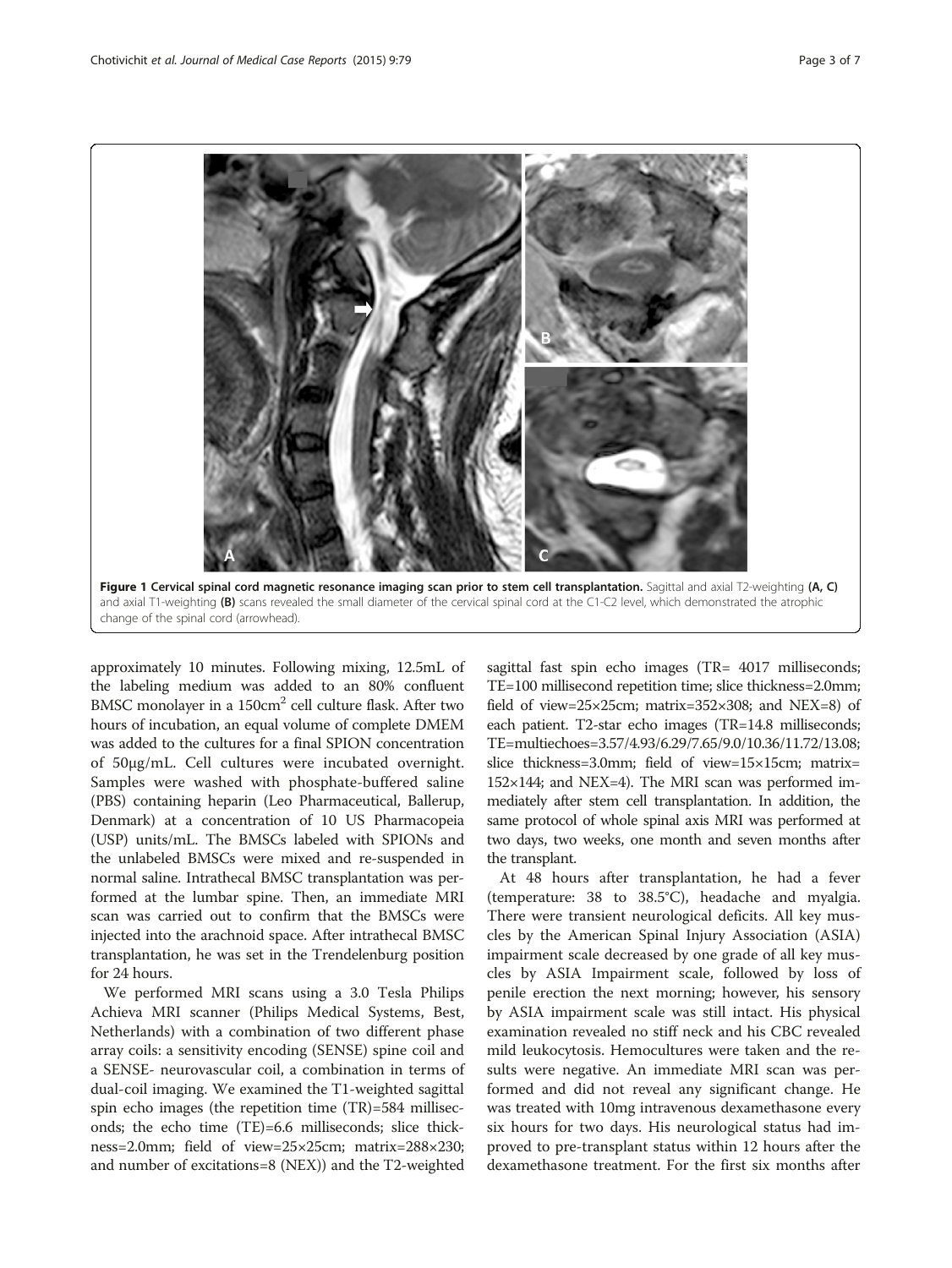|                         | Preoperative data | Postoperative data |                |           |
|-------------------------|-------------------|--------------------|----------------|-----------|
|                         |                   | 2 days             | 6 months       | 12 months |
| ASIA impairment scale   | B                 | B                  | B              | B         |
| Respirator              | dependent         | dependent          | dependent      | dependent |
| Motor score             |                   |                    |                |           |
| Upper limbs motor score | 18                | 10                 | 18             | 18        |
| Lower limbs motor score | 4                 | $\overline{2}$     | $\overline{4}$ | 4         |
| Sensory score           |                   |                    |                |           |
| Light touch score       | 109               | 109                | 109            | 109       |
| Pin prick score         | 108               | 108                | 108            | 108       |
| Neuropathic pain        | $^{+}$            | $+$                | $^{+}$         | $++$      |

<span id="page-3-0"></span>

| Table 1 Summary of clinical data from pre-operative time to 12 months post-operative time |  |
|-------------------------------------------------------------------------------------------|--|
|-------------------------------------------------------------------------------------------|--|

transplantation there was no change in both neurological status and respiratory function. At 12 months after the transplantation, his neuropathic pain increased on both sides of his body. At present, his left side is still experiencing more pain than his right side and his respiratory function has not significantly changed, remaining respirator-dependent (Table 1).

A 3.0 Tesla MRI scan of his spine was performed immediately after stem cell transplantation. The T2 weighted scan of his whole spine and axial T2-weighted scan of his lumbar spine showed hyposignal intensity of paramagnetic substance tagged stem cells in the subarachnoid space and some in the area of the cauda equina, but no demonstrable hyposignal intensity at the



Figure 2 Magnetic resonance imaging scan of the cervical spine taken one day after stem cell transplantation via lumbar puncture technique. A sagittal T2-weighted scan of his whole spine (A, B) and an axial T2-star scan of his lumbar spine (C) shows hyposignal intensity of paramagnetic substance tagged stem cells in the subarachnoid space of the lumbar spine and some in the cauda equina. No demonstrable paramagnetic tagged stem cell was seen at the cervical spine level. (White arrow; hyposignal intensity in the subarachnoid space at lumbar spine).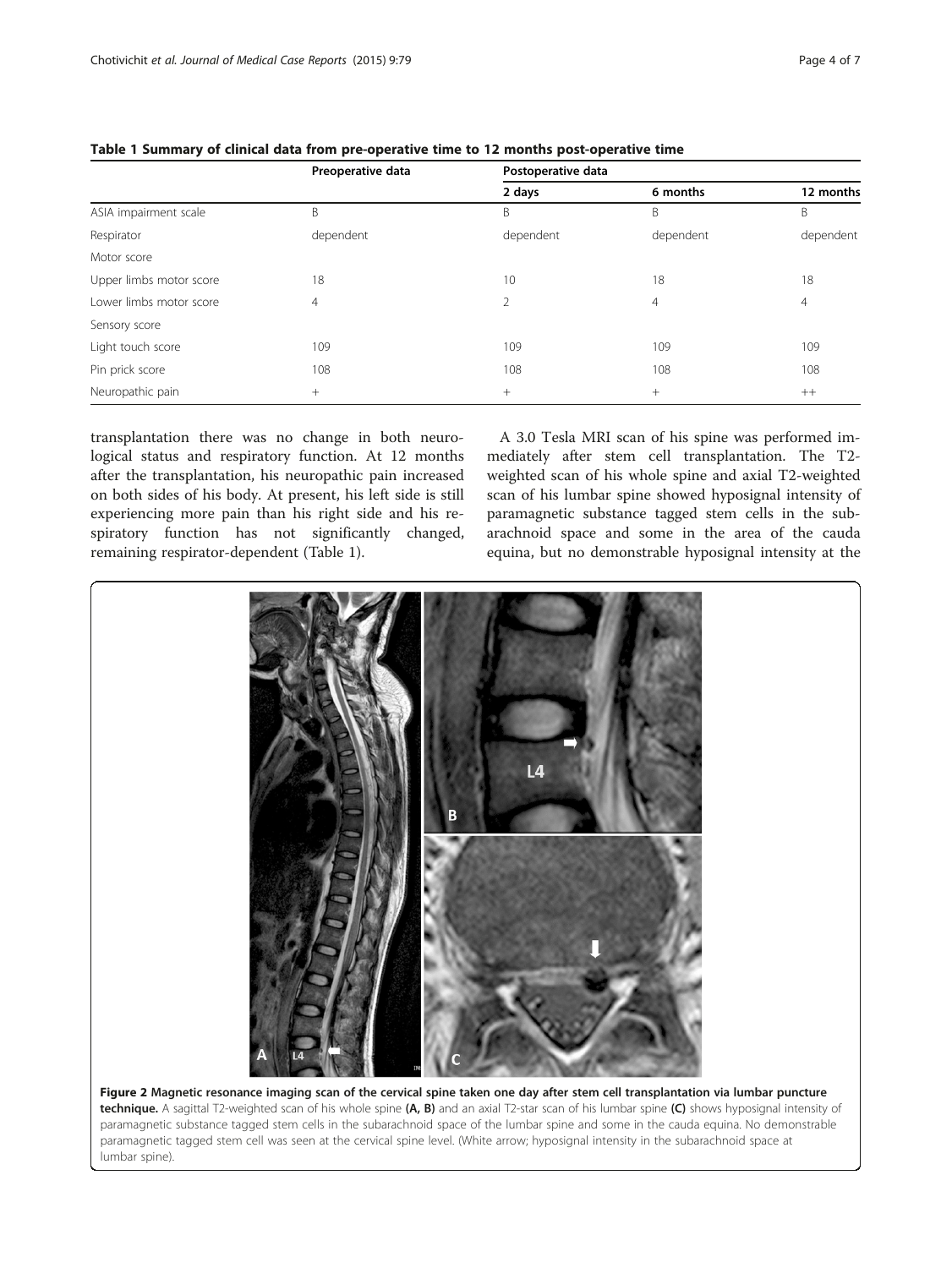cervical spine level (Figure [2](#page-3-0)). At 48 hours, there was focal hyposignal intensity of tagged stem cells at the injured cervical spinal cord; the focal hyposignal intensity of tagged stem cells faded at two weeks and had disappeared in the MRI scans taken at two months and seven months (Figure 3). There was no change of spinal cord structure in any follow-up MRI scans.

# **Discussion**

Intrathecal transplantation is one of the less invasive procedures for stem cell transplantation in spinal cord injury. To the best of our knowledge, this is the first clinical human case to show positive evidence of tracking stem cell migration from intrathecal transplantation at the lumbar region to the cervical region in chronic spinal cord injury. The SPION signals could be detected by serial MRI scans at the injured cervical spinal cord after intrathecal transplantation at the lumbar level.

In previous clinical studies, the intrathecal stem cell transplantation was mainly focused on clinical outcomes (motor improvement, sensory improvement or electrophysiology) [[12,17,18](#page-6-0)]. There is only one report from Callera and de Melo [\[19\]](#page-6-0) which evaluated the migration of autologous bone marrow CD34+ cells, extracellularly labeled with magnetic beads, after intrathecal transplantation. The study detected a hypointense signal at the chronic injured spinal cord but the migrated cells could not reach up to the injured cervical spinal cord [\[19](#page-6-0)]. However, in our case, the transplanted cells could reach

up to the injured cervical spinal cord. It is possible that the setting of our patient in the Trendelenburg position for 24 hours after the transplantation allowed the cells to fall from the lumbar to the cervical level; the question of whether this is the reason for the upward migration of cells requires further studies.

Tracking cells with SPION labeling by MRI is based on the use of magnetic particles. This technique is straight forward in locating the transplanted cells [\[20](#page-6-0)]. The signal intensity which is detected by MRI can be readily identified and correlated with imaging anatomy; this would be an advantage for evaluation of the effectiveness of the transplantation process [[21\]](#page-6-0). Nevertheless, the viability and function of BMSCs could not be evaluated with this direct cell labeling technique [\[22](#page-6-0)]. The hyposignal intensity from SPION labeling which is detected by MRI could not distinguish the viable cells from the dead cells or macrophages [\[23](#page-6-0)]. The fading of focal hyposignal intensity at the two-week follow-up MRI scan could be due to the division of viable cells or from the scavenging of dead cells by macrophages [\[22,23](#page-6-0)]. The fading of hyposignal intensity at the two-week follow-up MRI scan remained sufficient to track the transplanted stem cells; however, it would not be enough for tracking long-term cell survival.

There are new techniques for tracking and monitoring the viability of transplanted cells, such as reporter gene imaging, which uses specific probes to express reporter proteins from living cells. The reporter signals can be



Figure 3 Timeline of axial T2-star echo5 magnetic resonance imaging scans of his cervical spine at the C1 level on pre-transplantation (A), two days (B), two weeks (C), one month (D) and seven months (E) after stem cell transplantation. The axial T2-star scan taken two days after stem cell transplantation (B) showed focal hyposignal intensity of tagged stem cells in the surface of the pathological upper cervical cord (arrow) at the axial T2-star scan taken two weeks after stem cell transplantation showed fading of the focal hyposignal intensity of tagged stem cells (C), which disappeared on the scans taken at one and seven months.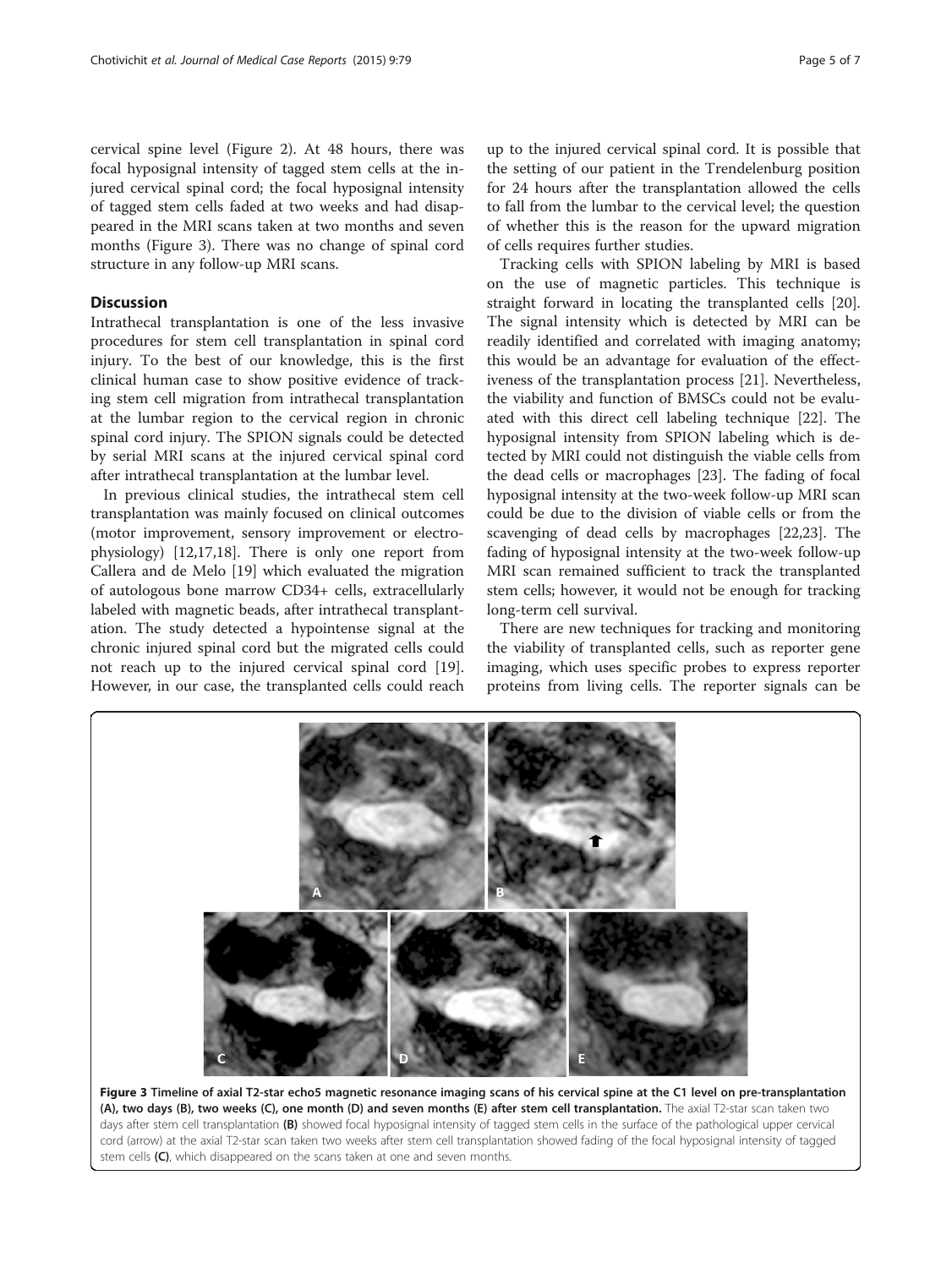<span id="page-5-0"></span>identified with many kinds of imaging, such as MRI, positron emission tomography (PET) scanning or bioluminescence imaging [[23](#page-6-0),[24](#page-6-0)]. However, the concern of using reporter gene imaging in humans is mutagenesis from processes that require some transfection of genetic materials [[23,24\]](#page-6-0).

The neurological deficit in our patient was not significantly improved from the treatment; moreover, the unpleasant neuropathic pain increased obviously. The other complications that occurred in our patient were headache, fever and transient neurological deficit. These complications were reported in the previous literature of intrathecal stem cell transplantation, even without stem cell labeling [\[25-27](#page-6-0)]. There are some possible causes of the immunological reaction from this procedure. The first possibility is contamination from bovine serum in the culture process, despite multiple washing before transplantation. The second possibility is the reaction of the body toward SPIONs remnant during the transplantation procedure, or the spreading of SPIONs from apoptosis of BMSCs. Although the clinical safety of SPIONs in liver parenchymal MRI is proven, they might stimulate the immune system in the arachnoid space. Therefore, the intrathecal transplantation of stem cells should be closely observed in the first 48 hours after transplantation. The role of prophylaxis, such as steroids as a pre-medication to prevent immune reaction, may be considered in further studies.

Our case report clearly demonstrates the existence of signal intensity SPIONs at the injured site, away from the administered site. Nevertheless, the engraftment, viability and function of the cells could not be evaluated, along with the limitations of the SPIONs labeling technique.

## Conclusions

Intrathecal injection of the cells at the lumbar spine level could deliver the BMSCs to the chronic injured spinal cord at the upper cervical level. The BMSCs labeled with SPIONs could be detected by the hyposignal intensity with serial MRI. Transient complications should be observed closely in first 48 hours after transplantation. Further study should be carried out to evaluate the result of the treatment.

# Consent

Written informed consent was obtained from the patient for publication of this case report and any accompanying images. A copy of the written consent is available for review by the Editor-in-Chief of this journal.

#### Abbreviations

BMSCs: Bone marrow-derived mesenchymal stem cells; CT: Computed tomography; DMEM: Dulbecco's modified eagle's medium; MRI: Magnetic resonance imaging; NEX: Number of excitations; SENSE: Sensitivity encoding; SPIONs: Superparamagnetic iron oxide nanoparticles; TE: The echo time; TR: The repetition time.

#### Competing interests

The authors declare that they have no competing interests. The manuscript submitted does not contain information about medical device(s) or drug(s). No benefits in any form have been or will be received from a commercial party related directly or indirectly to the subject of this manuscript.

#### Authors' contributions

AC designed the study, drafted the manuscript and performed the bone marrow harvest procedure. MR performed the bone marrow harvest procedure, coordinated the study, collected data and drafted the manuscript. PC performed and interpreted the imaging study. AW carried out the cell preparation and molecular study. KS performed the cell transplantation. All authors read and approved the final manuscript.

#### Acknowledgements

This study was funded by Siriraj Research Funding (grant number: R015232040) of the Faculty of Medicine Siriraj Hospital, Mahidol University awarded to AC. This study protocol was approved by the Institutional Review Board of Faculty of Medicine Siriraj Hospital, Mahidol University, Thailand (approval number: Si084/2009). This Study was registered with the Thai Clinical Trial Registry (identifier: TCTR 20140611001). The authors would like to express their gratitude to Ms Sunisa Duangsa-ard for her assistance in cell preparation, and Dr Pairash Saiviroonporn for his assistance in MRI study. AC, MR and AW are recipients of Chalermprakiat Fund of the Faculty of Medicine Siriraj Hospital, Mahidol University.

#### Author details

<sup>1</sup>Department of Orthopaedic Surgery, Faculty of Medicine Siriraj Hospital, Mahidol University, 2 Prannok Rd, Bangkoknoi, Bangkok 10700, Thailand. <sup>2</sup>Department of Radiology, Faculty of Medicine Siriraj Hospital, Mahidol University, 2 Prannok Rd, Bangkoknoi, Bangkok 10700, Thailand. <sup>3</sup>Department of Pharmacology, Faculty of Medicine Siriraj Hospital, Mahidol University, 2 Prannok Rd, Bangkoknoi, Bangkok 10700, Thailand. <sup>4</sup>Department of Anesthesiology, Faculty of Medicine Siriraj Hospital, Mahidol University, 2 Prannok Rd, Bangkoknoi, Bangkok 10700, Thailand.

#### Received: 18 September 2014 Accepted: 28 January 2015 Published online: 09 April 2015

#### References

- 1. McDonald JW, Liu XZ, Qu Y, Liu S, Mickey SK, Turetsky D, et al. Transplanted embryonic stem cells survive, differentiate and promote recovery in injured rat spinal cord. Nat Med. 1999;5:1410–2.
- 2. Woodbury D, Schwarz EJ, Prockop DJ, Black IB. Adult rat and human bone marrow stromal cells differentiate into neurons. J Neurosci Res. 2000;61:364–70.
- 3. Hofstetter CP, Schwarz EJ, Hess D, Widenfalk J, El Manira A, Prockop DJ, et al. Marrow stromal cells form guiding strands in the injured spinal cord and promote recovery. Proc Natl Acad Sci U S A. 2002;99:2199–204.
- 4. Zurita M, Vaquero J. Bone marrow stromal cells can achieve cure of chronic paraplegic rats: functional and morphological outcome one year after transplantation. Neurosci Lett. 2006;402:51–6.
- 5. Fan L, Du F, Cheng BC, Peng H, Liu SQ. Migration and distribution of bone marrow stromal cells in injured spinal cord with different transplantation techniques. Chin J Traumatol. 2008;11:94–7.
- 6. Bakshi A, Hunter C, Swanger S, Lepore A, Fischer I. Minimally invasive delivery of stem cells for spinal cord injury: advantages of the lumbar puncture technique. J Neurosurg. 2004;1:330–7.
- 7. Satake K, Lou J, Lenke LG. Migration of mesenchymal stem cells through cerebrospinal fluid into injured spinal cord tissue. Spine. 2004;29:1971–9.
- 8. Bakshi A, Barshinger AL, Swanger SA, Madhavani V, Shumsky JS, Neuhuber B, et al. Lumbar puncture delivery of bone marrow stromal cells in spinal cord contusion: a novel method for minimally invasive cell transplantation. J Neurotrauma. 2006;23:55–65.
- 9. Shi E, Kazui T, Jiang X, Washiyama N, Yamashita K, Terada H, et al. Intrathecal injection of bone marrow stromal cells attenuates neurologic injury after spinal cord ischemia. Ann Thorac Surg. 2006;81:2227–33. discussion 2233–2224.
- 10. Ohta M, Suzuki Y, Noda T, Ejiri Y, Dezawa M, Kataoka K, et al. Bone marrow stromal cells infused into the cerebrospinal fluid promote functional